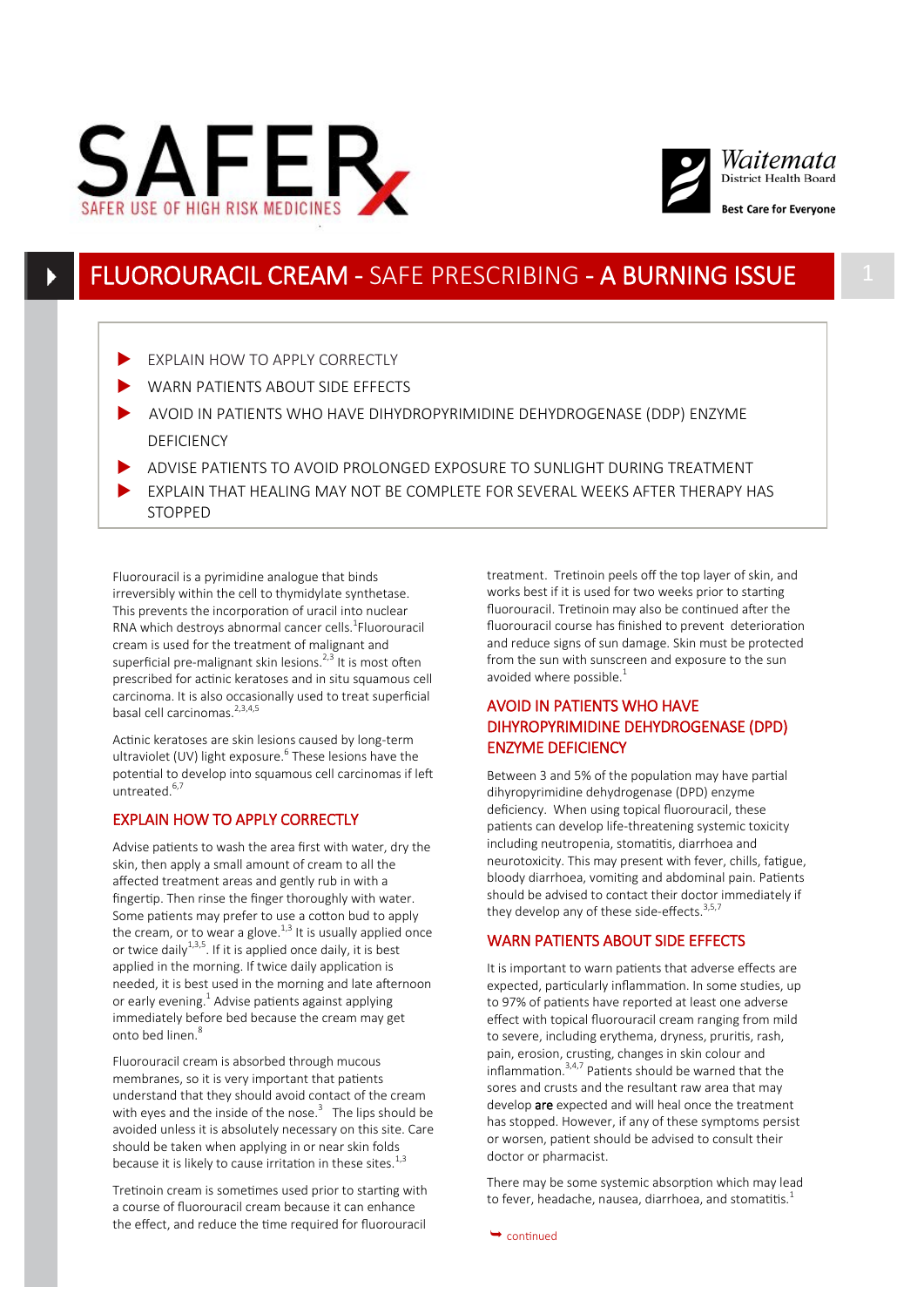



## **FLUOROURACIL**

Although, life threatening adverse events caused by topical fluorouracil are rare, prescribers should be aware of the possibility and patients advised to contact their doctor immediately if they develop any of these side-effects.<sup>1,4,6,7</sup>

Always reinforce to patients the importance of safe storage with fluorouracil cream. The cream should be kept in a place that is not accessible by children or other people that may use it inadvertently, for example for a rash.<sup>1,6</sup>

#### Pregnancy and breastfeeding

Fluorouracil cream should not be used during pregnancy or breastfeeding. $^{1,4,6}$ 

## ADVISE PATIENTS TO AVOID PROLONGED EXPOSURE TO SUNLIGHT DURING TREATMENT

It is advisable to stay indoors during the middle of the day during treatment with fluorouracil cream. To avoid excessive exposure to sunlight, it may be preferable for patients to use the cream during the winter months. If treated areas are exposed to the sun, the reaction will be more vigorous. $^{1,6}$ 

## EXPLAIN THAT HEALING MAY NOT BE COMPLETE FOR SEVERAL WEEKS AFTER THERAPY HAS STOPPED

When fluorouracil cream is applied to the treatment areas, it typically produces the following pattern of response:

Early and severe inflammatory phase (eg erythema), Necrotic phase ( eg scaling, tenderness, erosion, ulceration, necrosis Healing (eg re-epithelialisation).<sup>4</sup>

Although the cream should not harm healthy skin there may be subclinical lesions on surrounding skin which will have a similar pattern of response to detectable lesions.<sup>4,5</sup> The cream usually causes a mild to severe stinging or burning sensation during the treatment period, depending on the skin sensitivity, severity of damage and how long the cream has been used for.

In most cases, after 5-10 days of use the sun damaged parts of the treated skin will become red and irritated. As treatment continues (11-14 days), sores and crust may appear. This is because of the destruction of defective skin cells and is an expected part of the treatment. A dressing can usually be used over these areas depending on patient  $\rightarrow$  continued

preference.<sup>1,4</sup> If the lesions are on the face, once treatment with the cream has finished, make-up or concealer may be used, however this may sting.<sup>1</sup>

In general, lesions on the face and scalp respond faster than on the limbs, trunk and hands.<sup>4</sup> Inform patients that healing may not be complete until one or two months after therapy has stopped. Treated areas are often redder than normal and may be more sensitive. This will gradually fade over a few weeks to months. $<sup>1</sup>$ </sup> Reassure patients that scarring is not expected although they should be aware that scarring and hyperpigmentation is a known side effect.<sup>2</sup> An oily emollient and/or a mild topical corticosteroid cream may help to alleviate discomfort or itch, although care is needed when applying to raw areas. $^{1,6}$ 

Ideally, it is best to review patients 2-3 weeks after starting treatment to ensure that there is a therapeutic but not an excessive effect of the cream. Further courses of treatment may be used if necessary, but make sure that patients are aware that they must not self-diagnose or re-start therapy without consulting with the prescriber first. $1$